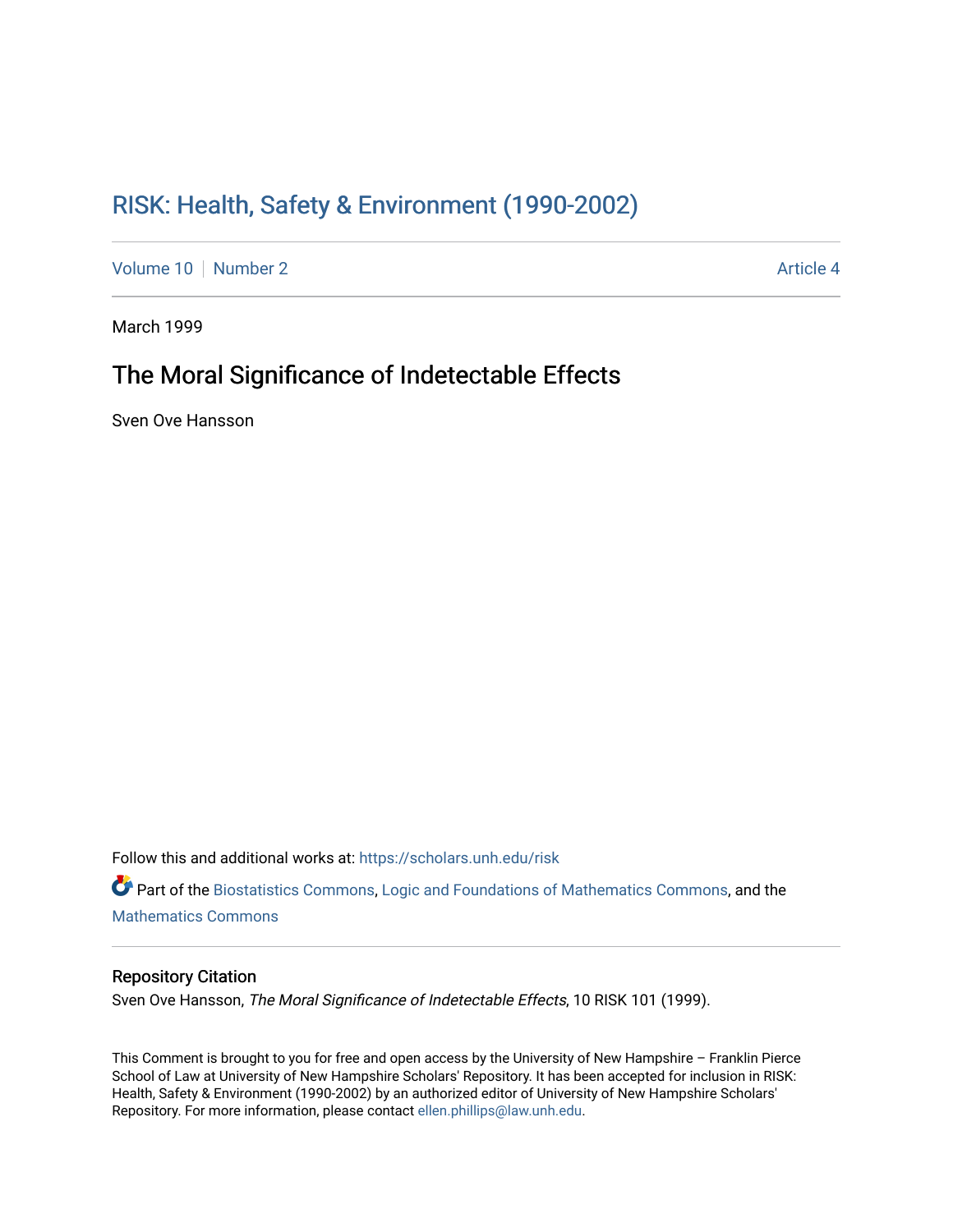# **The Moral Significance of Indetectable Effects**

## **Sven Ove Hansson\***

### **Introduction**

In *Reasons and Persons*, Derek Parfit<sup>1</sup> identified five "mistakes in moral mathematics." The fifth consists in believing that imperceptible effects are morally negligable: $<sup>2</sup>$ </sup>

If some act has effects on other people that are imperceptible, this act cannot be morally wrong because it has these effects. An act cannot be wrong because of its effects on other people, if none of these people could ever notice any difference. Similarly, if some act would have imperceptible effects on other people, these effects cannot make this act what someone ought to do.

Parfit illustrated with collective actions in which effects of each individual action are imperceptible, whereas combined effects are clearly noticable and indeed highly significant morally: Each of his thousand-headed army of Harmless Torturers contributes only an imperceptible amount of pain to what they together inflict.<sup>3</sup>

Gruzalski<sup>4</sup> renamed the Fifth Mistake the "Criticism of Individual Potency", and Klosko<sup>5</sup> focused on cases that "concern the production of effects that are imperceptible not only because they are not noticed, but because they must be performed in conjunction with large numbers of similar actions before harm becomes perceptible." In response, Parfit embraced collective consequences:<sup>6</sup> "Even if an act harms no one, it may be wrong because it is one of a set of acts that together harm other people."

**5** George Kiosko, *Parft's Moral Arithmetic and the Obligation to Obey the Law,* 20 Canadian **J.** Philosophy **191,** 200 **(1990).**

*6 Comments, supra* note **4, at 847.**

Dr. Hansson is Associate Professor in Theoretical Philosophy at Uppsala University. He also holds a Ph.D. from Uppsala.

**<sup>1</sup>** Chapter 3 (1987 [1984]).

<sup>2</sup> *Id.* at **75;** *see also* Jonathan Glover, *"It Makes No Difference Whether Or Not I Do It,* " 49 Proc. Aristotelian Soc'y, Supp.171 (1975).

**<sup>3</sup>***Id. Cf* his *Comments,* **96** Ethics 832, **846-7** (1986).

**<sup>4</sup>** Bart Gruzalski, *Parft's Impact on Utilitarianism, 96* Ethics **760, 778 (1986).**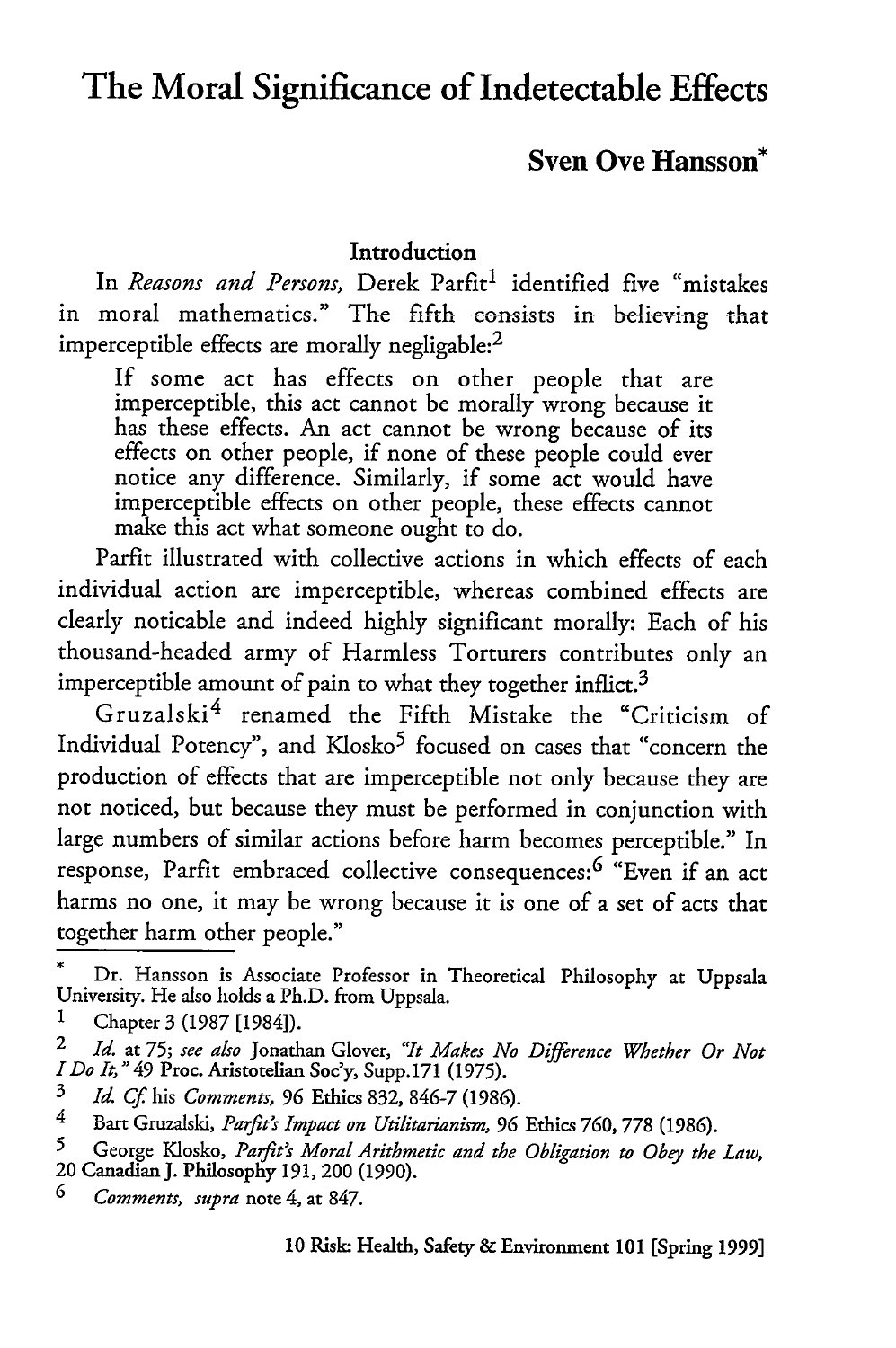Most discussants have also addressed the imperceptible effects of sub-threshold pain inflictions. For example, Tännsjö argued that the Fifth Mistake is no mistake since pain intensity differences cannot be imperceptible.<sup>7</sup>

Kristin Shrader-Frechette has criticized Parfit for appealing to "atypical cases" such as the Harmless Torturers, rather than to "the typical cases of imperceptible effects", including "painless, subthreshold exposures to dangerous chemicals."<sup>8</sup> She seems to be the first to see a close relationship to the health effects of low-dose exposure to radiation and chemicals, a major environmental policy issue.<sup>9</sup>

The more practically relevant category of examples that Shrader-Frechette introduces are somewhat different from Parfit's original ones, and indeed the label "imperceptible effects" seems less adequate. Contrary to pain inflictions, low-dose environmental exposures are not matters of perception but rather detection or discovery. Therefore, the more general term "indetectable effects" is preferable to "imperceptible effects". Further, Parfit's "mistake" should be replaced by the less predisposed "problem".

This essay addresses *the moral problem of indetectable effects of human behaviour.* It consists in determining if, and in that case how, it makes a moral difference whether or not effects of human behaviour are detectable. However, a couple of terminological clarifications should be made.

First, "detection" of a phenomenon means that its existence is ascertained through some empirical observation possible only when the phenomenon exists. A phenomenon may be indetectable, despite convincing theoretical reasons to believe that it exists. A nice example was proposed to me by an anonymous referee: If we add a small amount of hot water to a lake, the effect may be completely indetectable *ex post.* Any difference in temperature that we can measure is indistinguishable from random variations. But we know

<sup>7</sup> Torbj6rn Tainnsj;5, *The Morality of Collective Actions,* 39 Philosophical **Q.** 221 (1989).

<sup>8</sup> Kristin Shrader-Frechette, *Parfit and Mistakes in Moral Mathematics,* 98 Ethics **50, 57-58** (1987).

*<sup>9</sup> Id.; see also* Shrader-Frechette, *Parfit, Risk Assessment and Imperceptible Effects,* 2 Pub. Affairs **Q. 75** (1988).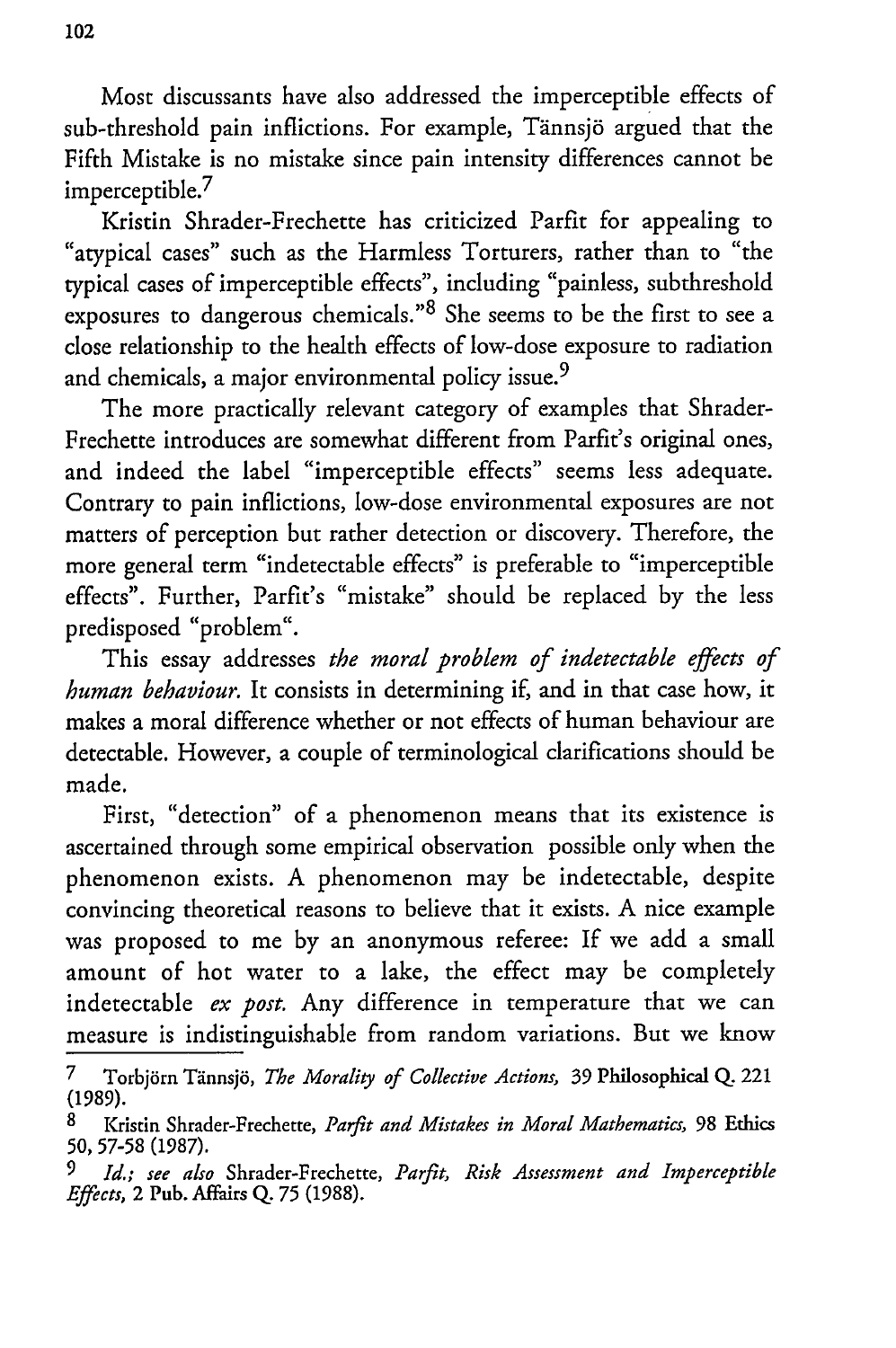from elementary physics that our action has increased the temperature of the lake. This effect is knowable in spite of being indetectable.

Furthermore, the word "effects" in "indetectable effects of human behaviour" refers to the effects of specified human actions or activities. If a cancer develops in a person exposed to radiation from a technical device, but it cannot be detected that the disease is an effect of the exposure, then this disease is an indetectable effect of this exposure even if the cancer as such can all too easily be detected. It would be more precise to speak of "phenomena whose property of being an effect of certain human behaviour is indetectable", but the shorter phrase will be used for reasons of convenience. <sup>10</sup>

Although my examples refer to harmful effects, the problem applies equally to beneficial effects. Relevant examples can be found in preventive medicine. A campaign against smoking during pregnancy will, if successful, lead to reduced infant mortality, but it may not be possible to identify individual babies who survive due to the campaign.

## Individual and Collective Detectability

Effects can be detectable either on the individual or only on the collective level. The following hypothetical example can be used to clarify the distinction. There are three substances **A,** B, and **C,** and **1000** persons exposed to each of them. Exposure to **A** gives rise to hepatic angiosarcoma among **0.5%** of the exposed. Among unexposed individuals, the frequency of this disease is very close to **0.** Therefore, the individual victims can be identified. This effect is detectable on the individual level.

Exposure to B causes a rise in the incidence of leukemia from **1.0** to **1.5%.** Hence, the number of victims will be the same as for **A,** but although we know that about 10 of the about **15** leukemia patients would also have contracted the disease in the absence of exposure to the substance, we cannot find out who these ten patients are. The victims cannot be identified. On the other hand, the increased incidence is clearly distinguishable from random variations (given the usual criteria for statistical significance). Therefore, the effect of substance B is detectable on the collective (statistical) but not on the individual level.

**<sup>10</sup>** Parfit misses this distinction when dismissing, *supra* note **1,** at 75-76, radiation cases since the effects are perceptible although the causes may be unknown.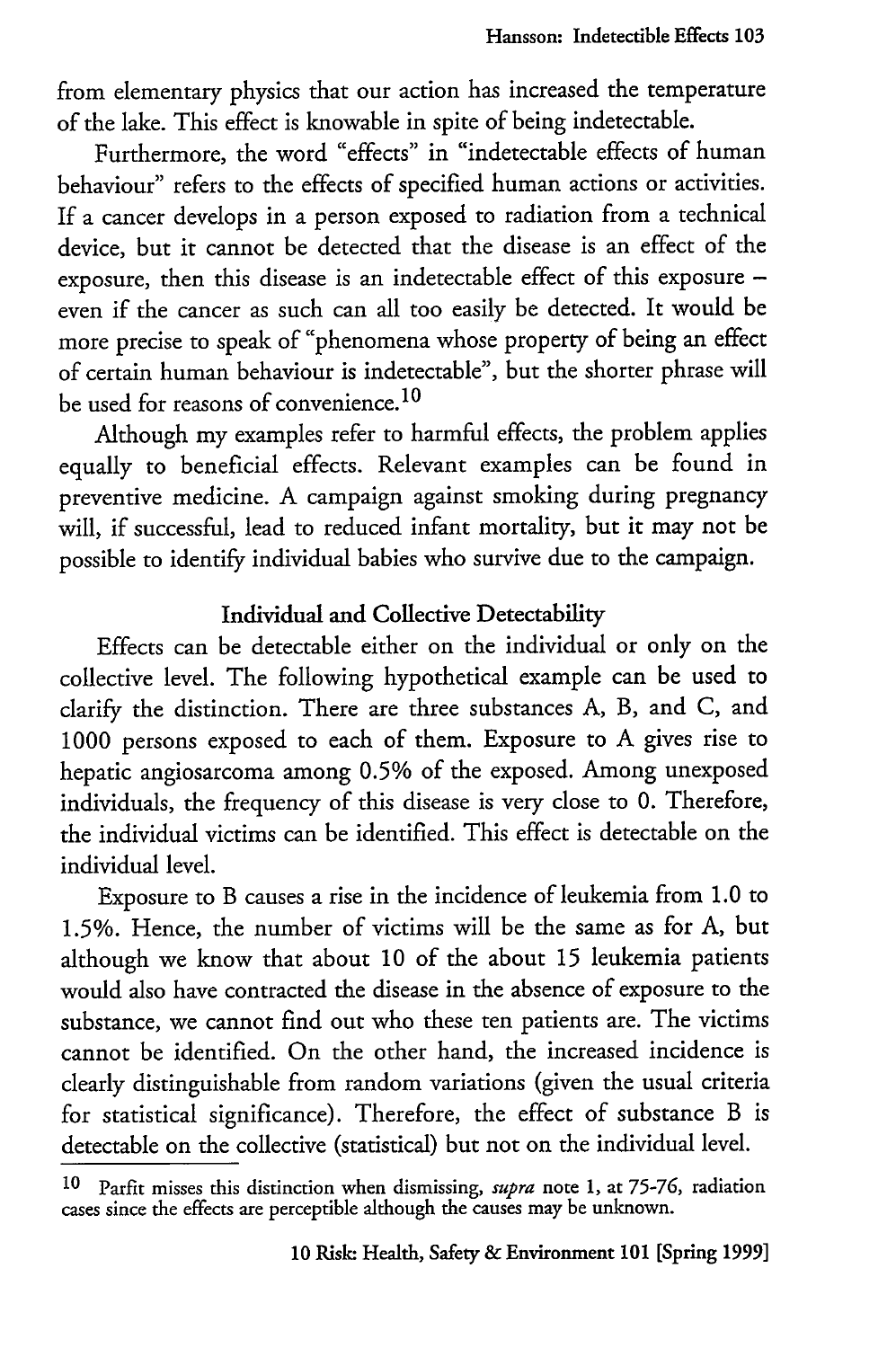Exposure to C leads to a rise in the incidence of lung cancer from 10.0 to *10.5%.* Again, the number of additional cancer cases is the same as for the other two substances. Just as in the previous case, individual victims cannot be identified. In addition, since the difference between 10.0 and 10.5% is indistinguishable from random variations, the effects of this substance are indetectable even on the collective level.

We can therefore distinguish between effects that are completely indetectable, like the effects of substance C, and effects that are only individually indetectable, like those of substance B. It should be emphasized that this is quite another distinction than the one that Parfit makes between perceptible effects of a single individual action and perceptible effects of a set of such actions in combination. Whereas previous literature has focused on how "sub-threshold increments... combine to produce discriminable harm." $11$  the present essay discusses the more general case of indetectable effects of (individual or collective) actions that do not necessarily combine with the indetectable effects of other similar actions to produce detectable effects.

## The Nil and Reduction Theses

A distinction can be drawn between strong and weak versions of Parfit's so-called mistake. The strong completely disregards indetectable effects, assigning no weight to them in moral deliberations. The weaker assigns to indetectable effects a lower weight than that assigned to corresponding detectable effects. Hence, we can distinguish between a nil and a reduction thesis for each of the two types of indetectability:

*Nil thesis for individually indetectable effects* (NI): If an effect is individually indetectable, then it is morally negligable.

*Nil thesis for completely indetectable effects* (NC): If an effect is completely indetectable, then it is morally negligable.

*Reduction thesis for individually indetectable effects* (RI): If an effect is individually indetectable, then has a lower moral weight than if it were individually detectable.

*Reduction thesis for completely indetectable effects* (RC): If an effect is completely indetectable, then it has a lower moral weight than if it were individually detectable.

<sup>11</sup> Glover, *supra* note 2, at 176.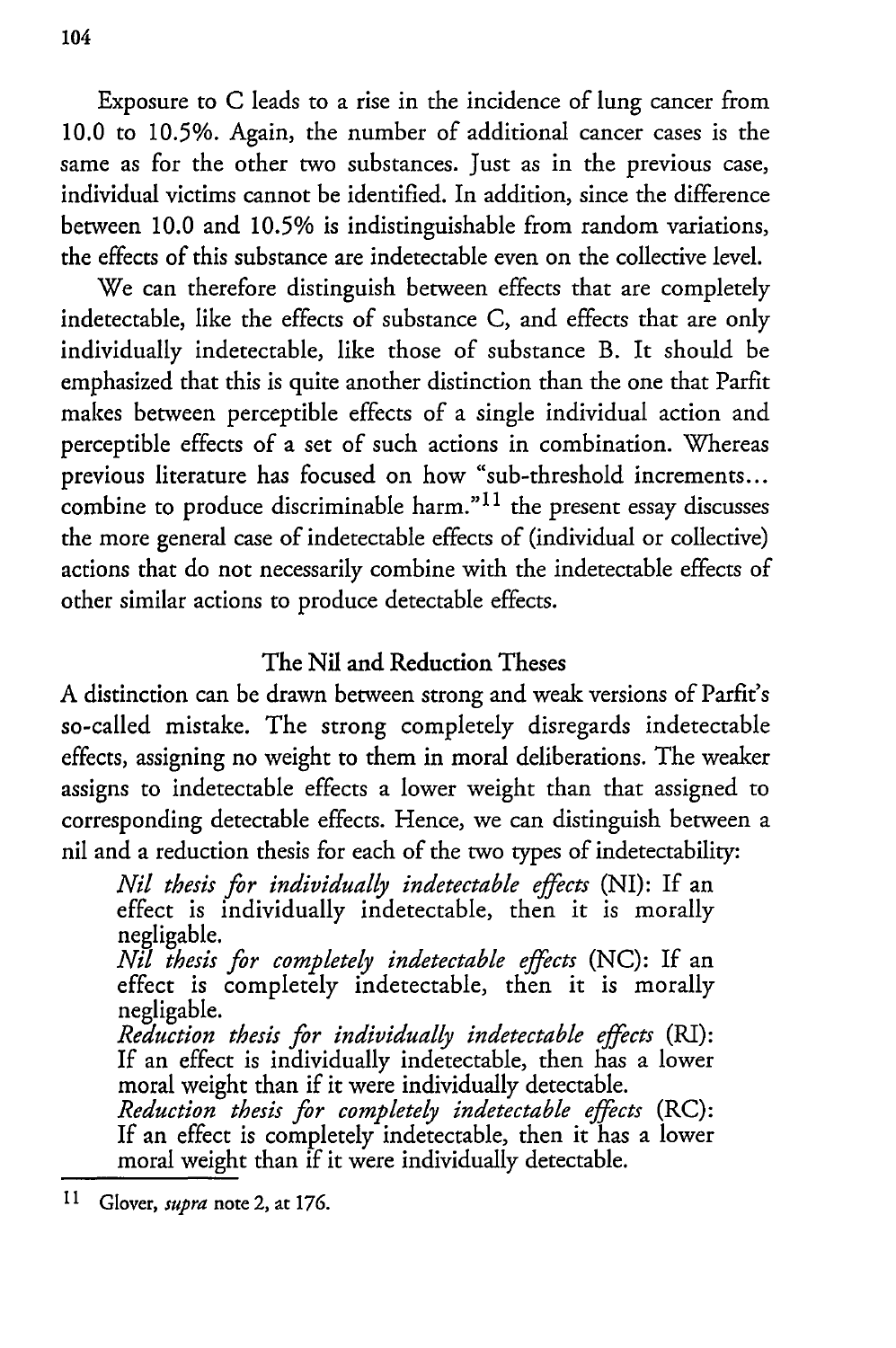Clearly, each nil thesis implies the corresponding reduction thesis. Furthermore, complete indetectability implies individual indetectability. We therefore have the following logical relationships between the four theses:



NI, the strongest of the four theses, requires full neglect of all effects that cannot be demonstrated on the individual level. This is essentially the standpoint referred to by Parfit as the Fifth Mistake.

Thesis RI, i.e. the assignment of reduced weight to individually indetectable effects, is well-known under another designation: the *discrimination of statistical victims.12* Our societies are willing to pay much higher sums of money to save known individuals in danger or distress than to reduce mortality or morbidity by measures not directed at identifiable individuals. Heart transplant candidates and trapped miners are examples of the former, wheras most measures undertaken in preventive medicine "only" save statistical lives, and receive much less funding per saved life.

Thesis NC, i.e. the standpoint that completely indetectable effects are no matter of concern, is a common implicit assumption in environmental policies. On occasions it is also explicitly stated. One example is a statement by Ernest Mastromatteo, who has served as Chairman of the American Conference of Governmental Industrial Hygienists (ACGIH), a private standard-setting body with a strong influence on occupational exposure limits throughout the world. Mastromatteo 13 conceded that the Threshold Limit Values issued by the ACGIH "can never be used to guarantee absolute safety", but found it sufficient that "they can be used to control adverse health

<sup>12</sup> Alfred Weale, *Statistical Lives and the Principle of Maximum Benefit,* **5** J. **Med.** Ethics **185** (1979); Leon E Trachtman, *Why Tolerate the Statistical Victim?* Hastings Center Rep., Feb **1985,** at **14.**

**<sup>13</sup>**Ernest Mastromatteo, *On the Concept of Threshold,* 42 Am. Ind. Hygiene Assn. **J. 763, 769** (1981).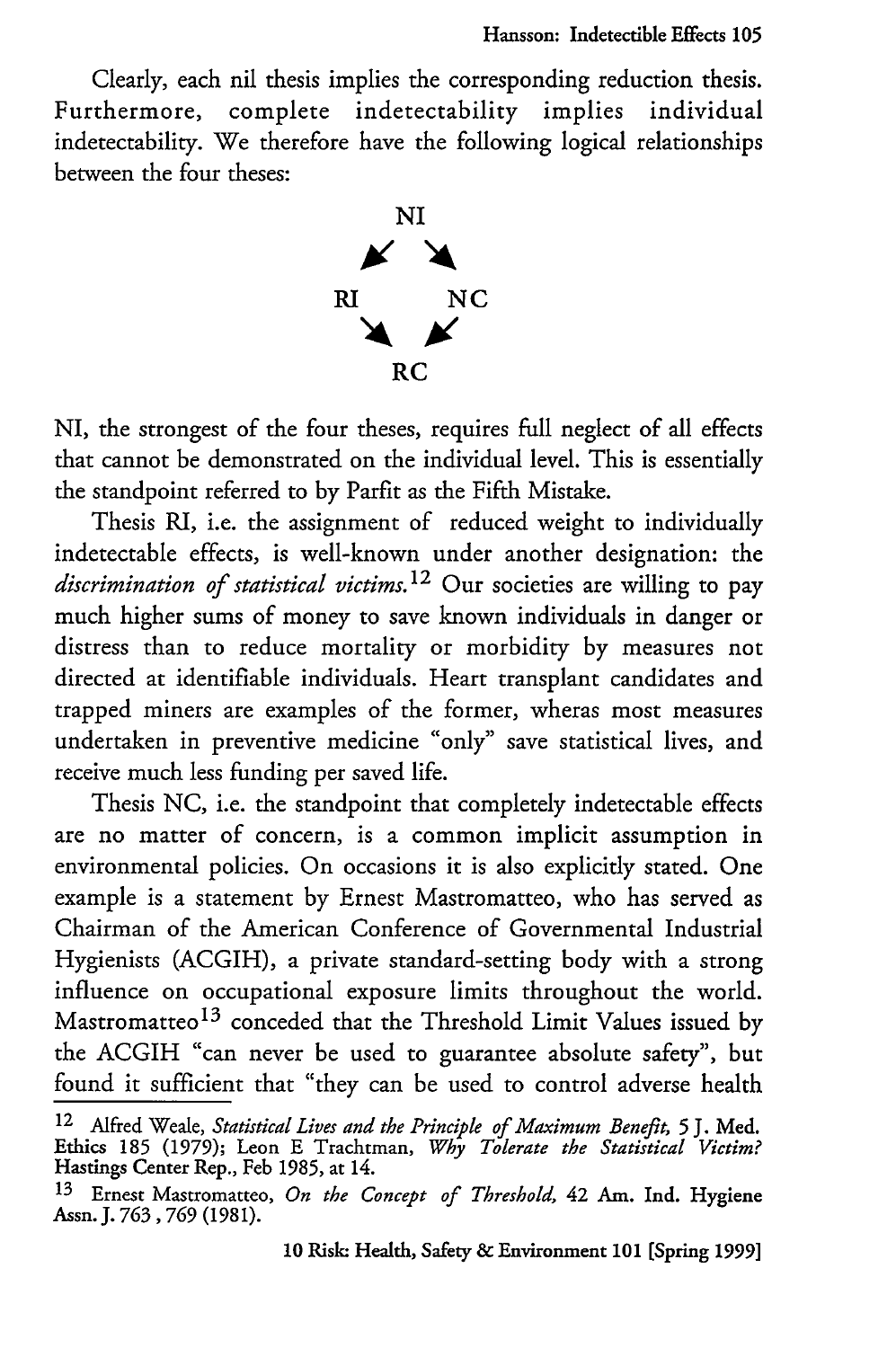effects of all types below the point at which they cannot be distinguished from their background occurence". A similar statement can be found in one of the ACGIH's documenation volumes:<sup>14</sup>

A TLV-TWA [threshold limit value - time weighted averatge] exposure concentration of 5 ppm is recommended. It is the judgment of the TLV Committee that, if the average airborne exposure concentration to vinyl chloride does not exceed 5 ppm, there should be no detectable increase in the incidence of occupational cancers, specifically angiosarcoma of the liver.

More recently, the Health Physics Society wrote in a position statement: **<sup>15</sup>**

[E]stimate of risk should be limited to individuals receiving a dose of 5 rem in one year or a lifetime dose of 10 rem in addition to natural background. Below these doses, risk estimates should not be used; expressions of risk should only be qualitative emphasizing the inability to detect any increased health detriment (i.e., zero health effects is the most likely outcome).

However, the NC thesis is far from uncontroversial. In most countries, radiation protection is based on a presumed linear dose-effect model; the same applies to genotoxic carcinogens. According to the linear model, the expected number of excess cancer cases is approximately proportionate to the dose, and in particular it is not zero at above-zero doses.<sup>16</sup> When the linear model is combined with the standard measure of risk, namely the statistically expected number (expectation value) of fatalies, the outcome is a regulatory practice that contradicts not only the NC but also the weaker RC thesis.

### Moral Arguments

The following hypothetical can be used to clarify some implications of the four theses under consideration.

<sup>&</sup>lt;sup>14</sup> Documentation of the threshold limit values and biological exposure indices, **1698-1699** (6th **Ed. 1991)** Am. Conference of Governmental Industrial Hygienists.

<sup>15</sup> Radiation Risk in Perspective, position statement of the Health Physics Soc'y, adopted Jan. 1996 <http://www.inel.gov/resources/research/tschaech.html> (visited Aug. **25,** 1999).

<sup>16</sup> Sven Ove Hansson, Setting the Limit. Occupational Health Standards and the Limits of Science, 115-119 (1998); *see also* Sven Ove Hansson, *The Detection Level,* 22 Regul. Toxicol. & Pharmacol. 103 (1995).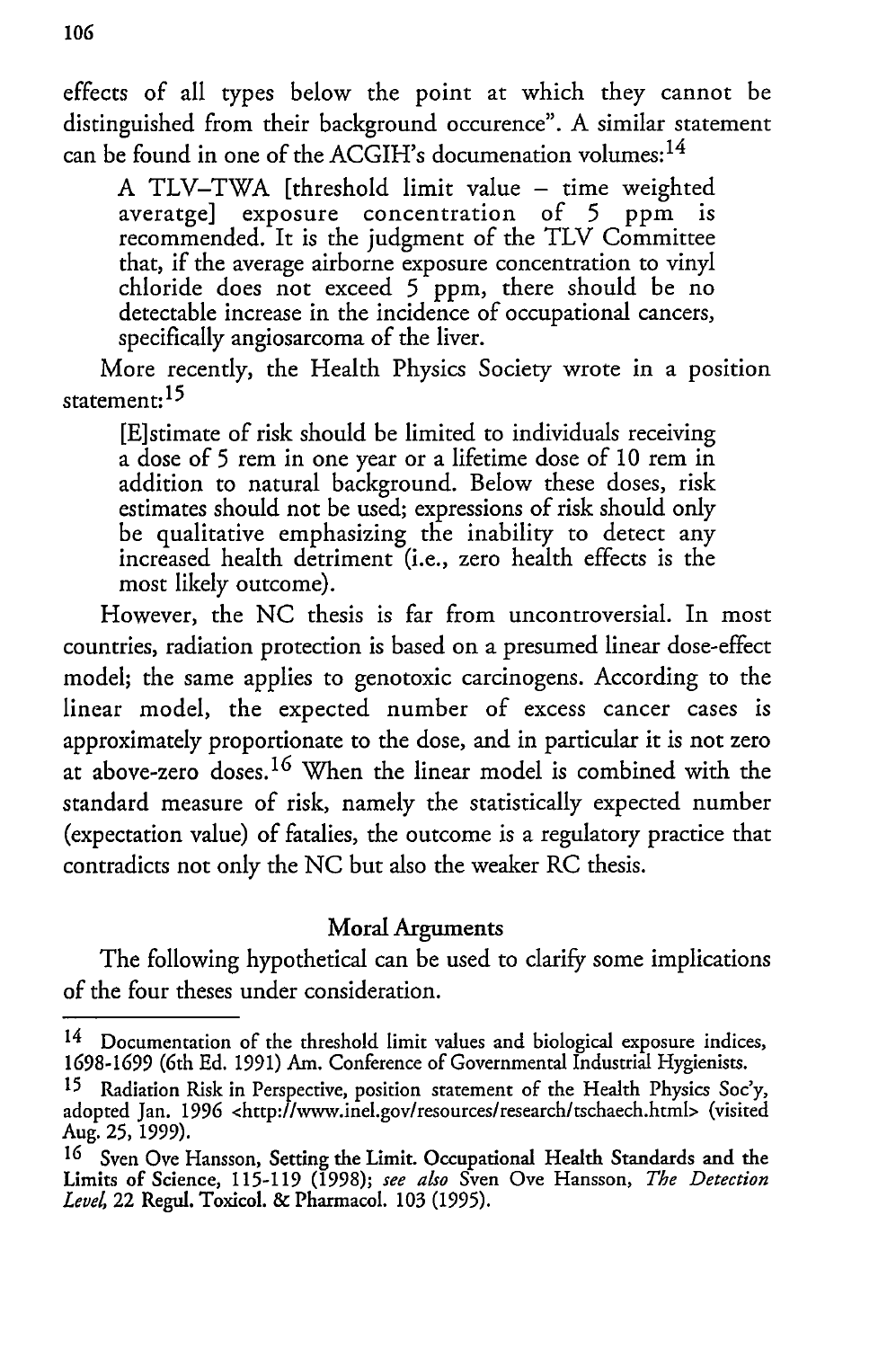Three forms of lung cancer in the general population, are called I, II, and III. These variants have, respectively, frequencies of **9%, 1%** and almost zero in the general population. Each has the same clinical symptoms, treatment, and prognosis. Differences, inconsequential for individual patients, can only be detected through laboratory tests.

Substance D, previously used by a large plastics manufacturer, gave rise to cancer variant III among 0.5% of exposed workers. This effect of the substance is clearly detectable on the individual level, and we can presume that **it** is considered to be unacceptable.

The company came up with a replacement, **E.** It also gives rise to lung cancer among **0.5%** of the exposed, but the cancer is variant II. As a consequence, the effect is individually indetectable (but detectable collectively). According to thesis *RI,* the situation was improved through this replacement, and according to thesis NI the problem had vanished, and there was nothing to worry about.

However, due to public opposition to the NI thesis, the company continued research; after a while, **it** replaced **E** with new substance F. Like its predecessors, F gives rise to lung cancer among **0.5%** of the exposed, but in this case, variant I. Therefore, the effect is not detectable even on the collective (statistical) level. According to thesis RC, the situation has improved, and according to thesis RI the problem is completely solved.

It's hard to believe that anybody would seriously claim that the replacement of D by E, or of E by F, was an improvement. The problem may be less conspicuous, but not less morally serious. The example can thus be used as a counterexample against all four theses.

However, examples can also be found in which the reduction theses have a certain plausibility:

In an acute situation there are two ways to repair a serious leakage in a nuclear reactor. One is to send in a single repairman, who will receive such a high radiactive dose that he is sure to die from cancer within ten years. The other option is to divide the dose between 100 persons. Each of them will have a **1%** increase in the risk of dying from cancer during the coming ten years. Such an increase will not be statistically distinguishable from background variations.

The two options have the same expectation value, **1** excess death from cancer. Yet, it is fairly safe to surmise that almost all of us (including